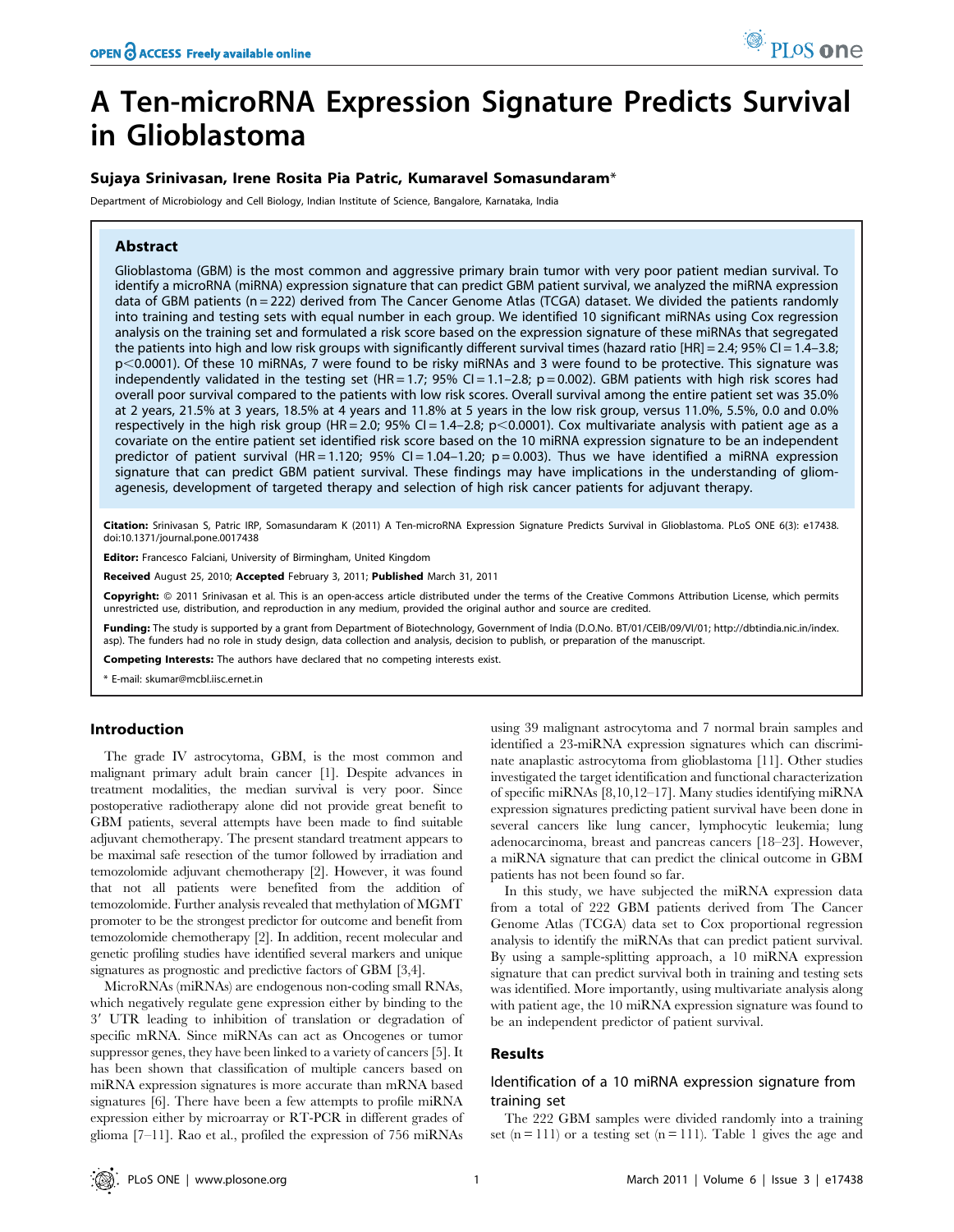Table 1. Clinical characteristics of GBM patients according to their low or high risk group in the training set, the testing set and the entire patient set.

| l Characteristic    | <b>Training set</b>    |                         | <i>p-value</i> * | <b>Testing set</b>     |                                | p-value* | <b>Entire patient set</b> |                                | p-value <sub>*</sub> |
|---------------------|------------------------|-------------------------|------------------|------------------------|--------------------------------|----------|---------------------------|--------------------------------|----------------------|
|                     | Low risk<br>$(N = 69)$ | High risk<br>$(N = 42)$ |                  | Low risk<br>$(N = 68)$ | <b>High risk</b><br>$(N = 43)$ |          | Low risk<br>$(N = 137)$   | <b>High risk</b><br>$(N = 85)$ |                      |
| Age (Mean $\pm$ SD) | $51.5 \pm 6.6$         | $54.4 \pm 1.9$          | 0.5              | $54 + 12.7$            | $58.3 \pm 10.2$                | 0.1      | $52.8 \pm 14.8$           | $56.4 \pm 11.2$                | 0.1                  |
| Gender              |                        |                         |                  |                        |                                |          |                           |                                |                      |
| Female (%)          | 26 (37.7)              | 13 (31)                 | 0.5              | 27 (39.7)              | 12 (27.9)                      | 0.2      | 53 (38.7)                 | 25 (29.4)                      | 0.2                  |
| Male $(% )$         | 43 (62.3)              | 29 (69)                 |                  | 41 (60.3)              | 31(72.1)                       |          | 84 (61.3)                 | 60 (70.6)                      |                      |

\*Two-tailed p-value obtained from Mann-Whitney test.

doi:10.1371/journal.pone.0017438.t001

gender distribution of the patients in both sets and the entire set. miRNA expression data corresponding to 305 miRNAs derived from the training set was subjected to Cox proportional hazard regression analysis to identify miRNAs, whose expression profile could be significantly correlated to patient survival. We identified a set of 10 miRNAs that were significantly correlated with patient survival (Table 2). These 10 miRNAs were then used to create a signature by calculating a risk score for each patient. A risk score formula was obtained for predicting the patient survival (see [materials and methods] for detail). Using the risk score formula, the 10 miRNA expression signature risk score was calculated for all patients in the training set. The patients were then ranked in the training set according to their risk score. Using the  $60<sup>th</sup>$ percentile risk score as cutoff in the training set, the patients were divided into high and low risk groups. Patients belonging to high risk group had a shorter median survival than patients with low risk score (12.6 months versus 19.3 months,  $HR = 2.4$ ; 95%  $CI = 1.4 - 3.8$ ; p = 0.0006) (**Figure 1 A; Table 3**). Survival was greater in the low risk group than in the high risk group throughout the follow-up. Overall survival in the training set was 41.8% at 2 years, 25.6% at 3 years, 23.6% at 4 years and 14.8% at 5 years in the low risk group, versus 9.0%, 3.0%, 0.0 and 0.0% respectively in the high risk group  $(HR = 2.4; 95\% \text{ CI} = 1.4-3.8;$  $p = 0.0006$  (Table 3; Figure S1).

# Validation of the 10 miRNA expression signature for survival prediction in the testing set

To validate our finding, we calculated the risk score for the 111 patients from the testing set. Using the same cut-off value that was used for training set, the patients from the testing set were classified into low risk and high risk groups and subjected to survival comparison. Similar to the results obtained in the training set, patients in the high risk group had shorter median survival than patients in the low risk group (12.1 months versus 18.0 months; HR = 1.7; 95% CI = 1.1–2.8; p = 0.0207) (**Figure 1 B; Table 3**). As was seen in the training set, patient survival in the low risk group was better than that in the high-risk group throughout the 5 year follow-up time (Table 3). Risk score based classification of the entire patient set also gave a similar result with the high risk group having a shorter median survival than the low risk group  $(12.6$ months versus 18.3 months,  $HR = 2.0$ ;  $95\%$   $CI = 1.4-2.8$ ;  $p<0.0001$  (Table 3). The higher overall survival of the low risk group throughout the study period in training, testing and entire patient sets compared to the high risk group is shown (Figure S1).

# Nature of 10 miRNA expression signature

Additional investigation of 10 miRNA set yielded several interesting observations. The distribution of miRNA expression

Table 2. Ten miRNA signature that predicts survival in glioblastoma patients.

|      |               |              | Hazard |             | <b>Permutation</b> |                      |           |                                |          |
|------|---------------|--------------|--------|-------------|--------------------|----------------------|-----------|--------------------------------|----------|
| l No | miRNA         | <b>Type</b>  | Ratio  | Coefficient | p-value            | Median $log2$ ratio# |           | <b>GBM Vs Normal</b>           |          |
|      |               |              |        |             |                    | Low risk             | High risk | <b>Regulation</b> <sup>5</sup> | p-value* |
|      | hsa-miR-20a   | Protective   | 0.68   | $-0.39$     | 0.0004             | 1.83                 | 0.86      | upregulated                    | < 0.0001 |
| 2    | hsa-miR-106a  |              | 0.66   | $-0.41$     | 0.0005             | 1.67                 | 0.65      | upregulated                    | < 0.0001 |
| l 3  | hsa-miR-17-5p |              | 0.68   | $-0.39$     | 0.0008             | 1.60                 | 0.69      | upregulated                    | < 0.0001 |
| 4    | hsa-miR-31    | <b>Risky</b> | 1.32   | 0.28        | 0.0001             | $-1.83$              | $-0.82$   | downregulated                  | 0.0022   |
| 5    | hsa-miR-222   |              | 1.26   | 0.23        | 0.0004             | $-2.15$              | $-0.70$   | downregulated                  | 0.0002   |
| 6    | hsa-miR-148a  |              | 1.21   | 0.19        | 0.0010             | 1.16                 | 2.83      | upregulated                    | < 0.0001 |
| 17   | hsa-miR-221   |              | 1.27   | 0.24        | 0.0014             | $-1.93$              | $-0.53$   | downregulated                  | 0.0003   |
| 8    | hsa-miR-146b  |              | 1.25   | 0.22        | 0.0025             | 0.10                 | 1.22      | upregulated                    | < 0.0001 |
| 9    | hsa-miR-200b  |              | 1.21   | 0.19        | 0.0029             | $-0.02$              | 0.83      | upregulated                    | < 0.0001 |
| 10   | hsa-miR-193a  |              | 1.34   | 0.29        | 0.0045             | 1.05                 | 2.10      | upregulated                    | < 0.0001 |

 $^{\#}$ Median of the log 2 transformed ratios of GBM vs Normal.

<sup>\$</sup>type of regulation (upregulated or downregulated) in GBM in comparison to Normal.

\*Two-tailed p-value obtained from Mann-Whitney test.

doi:10.1371/journal.pone.0017438.t002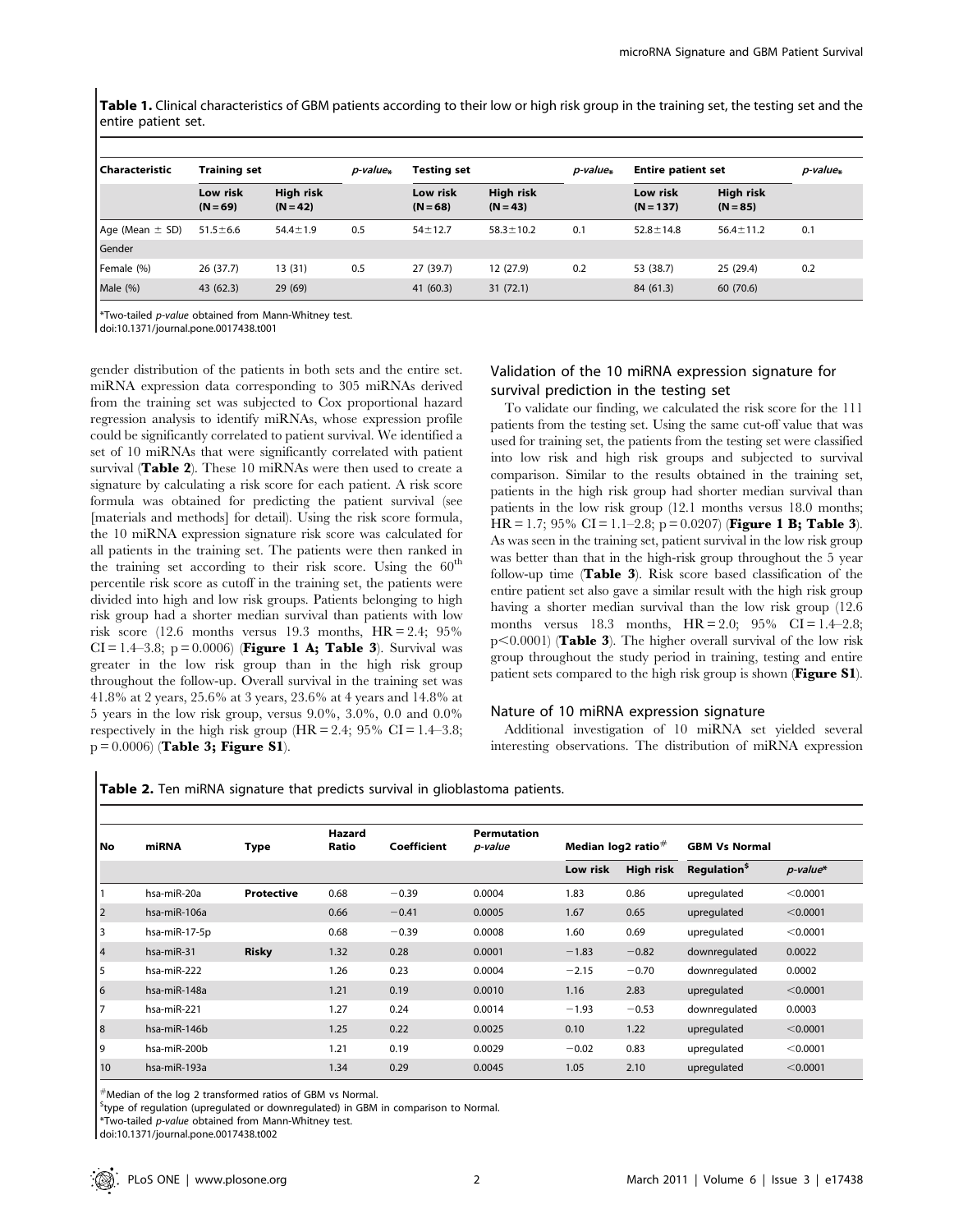

Figure 1. Kaplan-Meier survival estimates overall survival of glioblastoma patients according to the 10 miRNA expression signature. A) 111 GBM patients in the training data set. B) 111 GBM patients in the testing data set. doi:10.1371/journal.pone.0017438.g001

values, patient risk scores and survival status of patients were analyzed independently for both training and testing set (Figure 2 and 3). There were 3 miRNAs that were protective and 7 miRNAs that were risky based on correlation of their expression and association with patient survival (Table 2). Tumors from patients belonging to high risk group tend to express higher levels of risky miRNAs, whereas tumors from patients with low risk group tend to express higher levels of protective miRNAs (Figures 2A). Similar results were obtained in the testing set as well (Figure 3A). A comparison of risk score with patient survival status and risk score distribution among GBM patients of the training set and test set are shown (Figure 2 B, C and 3 B, C). It is interesting to note that the three protective miRNAs are up regulated in glioblastomas (GBMs) compared to normal samples (Table 2). However among risky miRNAs, three were down regulated and four were up regulated in GBMs (Table 2).

We further carefully analyzed the 10 miRNA set to determine whether a subset of miRNAs can be used to predict GBM patient survival. The four most significant miRNAs from the set of 10, all with permutation  $p \le 0.0005$  with (miR-20a, miR-106A, miR-31 and miR-222) were chosen and their expression signature derived risk score was used to predict GBM patient survival. The results showed that unlike the ten miRNA signature, the four miRNA did not consistently correlate with patient survival in training and testing set (data not shown).

# Multivariate regression analysis shows that the 10 miRNA expression signature is independent of age

In order to ascertain whether the 10 miRNA expression signature based risk score is an independent predictor of GBM patient's survival, we carried out Cox multivariate analysis. As has been shown before, patient age also predicted the GBM patients survival in univariate analysis ( $p<0.0001$ ; HR = 1.027; B = 0.027) (Table 4). The effect of risk score and age on GBM patient survival was further evaluated by multivariate Cox proportional hazard model. We found that both risk score  $(p=0.003;$ 

Table 3. Kaplan Meier overall survival analysis in the training set, the testing set and the entire patient set.

| Patient set                    | <b>Deaths/Patient</b><br>(%) | <b>Hazard Ratio</b><br>(95% CI) | <b>Median survival</b><br>(months, 95% CI) | Survival (95% CI)  |                    |                  |                                   |                    |  |
|--------------------------------|------------------------------|---------------------------------|--------------------------------------------|--------------------|--------------------|------------------|-----------------------------------|--------------------|--|
|                                |                              |                                 |                                            | 1 year $(\%)$      | 2 years $(%)$      | 3 years $(\%)$   | 4 years $(\% )$                   | 5 years (%)        |  |
| <b>Training set</b>            |                              |                                 |                                            |                    |                    |                  |                                   |                    |  |
| Low risk<br>$(n = 69)$         | 57/69 (82.6)                 | $\mathbf{1}$                    | 19.3 (12.7-25.9)                           | $66.5(54.9-78.1)$  | 41.8 (29.5–54.1)   | $25.6(14.5-6.7)$ | 23.6 (12.6-34.6)                  | $14.8$ (5-24.6)    |  |
| High risk<br>$(n = 42)$        | 38/42 (90.5)                 | $2.4(1.4-3.8)$                  | $12.6(10.1-15.1)$                          | $50.6(35.1 - 6.1)$ | $9.0(0.0-18.4)$    | $3.0(0.0-8.7)$   | 0.0                               | 0.0                |  |
| <b>Test set</b>                |                              |                                 |                                            |                    |                    |                  |                                   |                    |  |
| Low risk<br>$(n = 68)$         | 55/68 (80.9)                 | $\mathbf{1}$                    | 18.0 (14.5–21.5)                           | 64.8 (52.8-76.8)   | 28 (16.4-39.6)     | $17.3(7.5-27.1)$ | $13.5(5.1-21.9)$                  | $6.2$ (0-13.5)     |  |
| High risk<br>$(n = 43)$        | 36/43 (83.7)                 | $1.7(1.1-2.8)$                  | $12.1 (6.8 - 17.4)$                        | 49.8 (34.5–64.1)   | $13.3(2.2 - 24.4)$ | $8.9(0.0-19.3)$  | 0.0                               | 0.0                |  |
| <b>Entire</b><br>patient set   |                              |                                 |                                            |                    |                    |                  |                                   |                    |  |
| Low risk<br>$(n = 137)$        | 112/137 (81.8)               | $\mathbf{1}$                    | $18.3(15-21.6)$                            | 65.6 (57.4-72.8)   | $35.0(26.4-3.2)$   |                  | 21.5 (14.1-28.9) 18.5 (11.2-25.8) | $11.8(5.5 - 18.1)$ |  |
| High risk (n = 85)74/85 (87.1) |                              | $2.0(1.4-2.8)$                  | $12.6(10.3-14.9)$                          | 51.4 (40.6-62.2)   | $11.0(3.5-18.5)$   | $5.5(0-11.2)$    | 0.0                               | 0.0                |  |

doi:10.1371/journal.pone.0017438.t003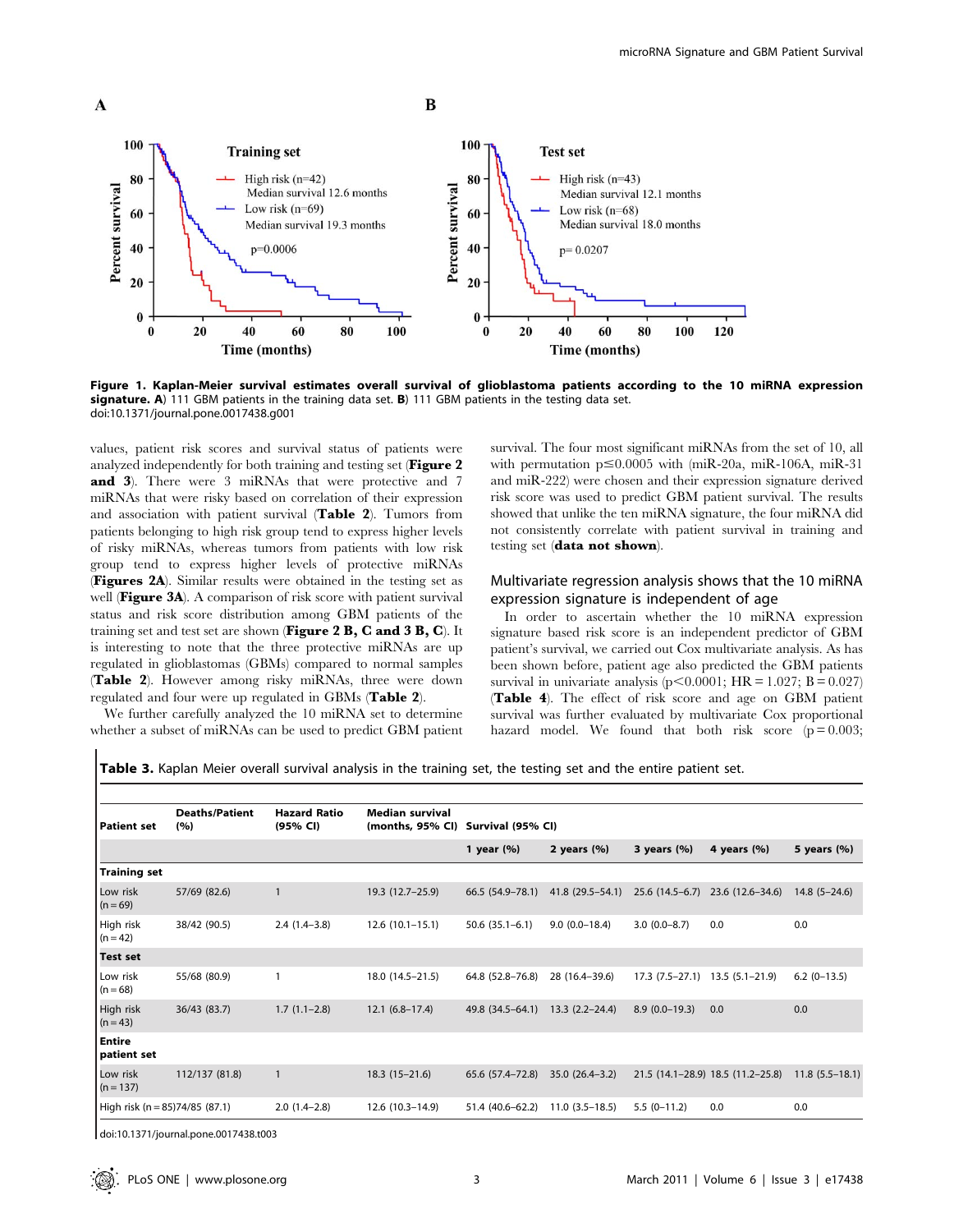

Figure 2. Ten miRNA Risk-Score Analysis of 111 GBM patients (training set). A) Heat map of ten miRNA expression profiles of GBM patients; rows represent risky and protective miRNAs, and columns represent patients. The blue line represents the miRNA signature cutoff dividing patients into low-risk and high-risk groups. B) Patient survival status along with risk score. C) miRNA risk-score distribution of the GBM patients. doi:10.1371/journal.pone.0017438.g002

 $HR = 1.120$ ;  $B = 0.113$  and age (p = 0.004;  $HR = 1.020$ ;  $B = 0.019$  are independent predictors of GBM patient survival (Table 4).

### Discussion

In this study, we have identified a ten miRNA signature that is associated with survival of GBM patients. We confirmed these findings in a testing set. Patients with a high risk score had shorter survival even after including patient age as a variable in a multivariate Cox model. These results suggest that miRNAs play an important role in molecular pathogenesis, progression and prognosis of GBMs.

Predicting the benefit of various cancer therapies to patients is very important and forms the foundation of personalized cancer therapy. While the clinical features like age and Karnofsky performance status are known prognostic markers among GBM patients, MGMT gene promoter methylation status is of great interest in recent times because it predicted response of GBM patients receiving temozolomide chemotherapy in addition to irradiation [2]. Several other molecular markers with prognostic and predictive significance in GBMs have been identified [24]. Except for a few recent reports on the role of miRNAs in GBM prognosis, the possibility of prognostic miRNA signatures have not been investigated [25]. To our knowledge, this is the first report of a miRNA expression signature predicting GBM patient survival.

The ten miRNA signature identified in this study included three miRNAs (miR-20a, miR-106a and miR-17-5p) that were protective and seven miRNAs (hsa-miR-31, hsa-miR-222, hsamiR-148a, hsa-miR-221, hsa-miR-146b, hsa-miR-200b and hsamiR-193a) that were risky with respect to their association between their expression and patient survival. The protective miRNAs were expressed at a higher level in the low risk group compared to the high risk group and the risky miRNAs were expressed at a higher level in the high risk group than in the low risk group. The protective and risky nature of these miRNAs is suggestive of their functions being either inhibitory or promoting, respectively, of various properties of cancer cells like proliferation, migration and invasion etc.

miR-31 has been shown to be an inhibitor of breast cancer metastasis by targeting RhoA, RDX and ITGA which are involved in tumor motility, invasion and resistance to anoikis [26]. However, miR-31 has also been shown to be an oncogenic miRNA in lung cancer by targeting tumor suppressor genes and in head and neck cancer by targeting factor-inhibiting hypoxiainducible factor (FIH) [27,28]. Both miR-221 and 222 have shown to be upregulated in multiple cancers including glioblastoma, linked to promoting proliferation and radioresistance by targeting PTEN, p27 and p57 [29–31]. Overexpression of miR-221 and miR222 has been shown to be associated with poor survival in hepatocellular carcinoma, pancreatic cancer and cervical cancer [32–34]. Further, a low expression of p27Kip1, a target of miR-221 and 222, has been correlated to poor prognosis in astrocytoms [35–37]. miR-148a has been shown to regulate DNA methylation by targeting DNA methylatransferase 1 (DNMT1) [38]. While Chou et al. [39] reported higher expression of miR-146b in high risk adult papillary thyroid carcinoma, other reports indicate miR-146b is a metastatsis suppressor by targeting matrix metalloproteases [39–41]. Similar to our results, higher miR-146b levels is correlated to poor prognosis in squamous cell lung cancer [42]. With respect to miR-200b, while Xia et al identified it to promote S-phase entry by targeting RND3 and increasing cyclin D1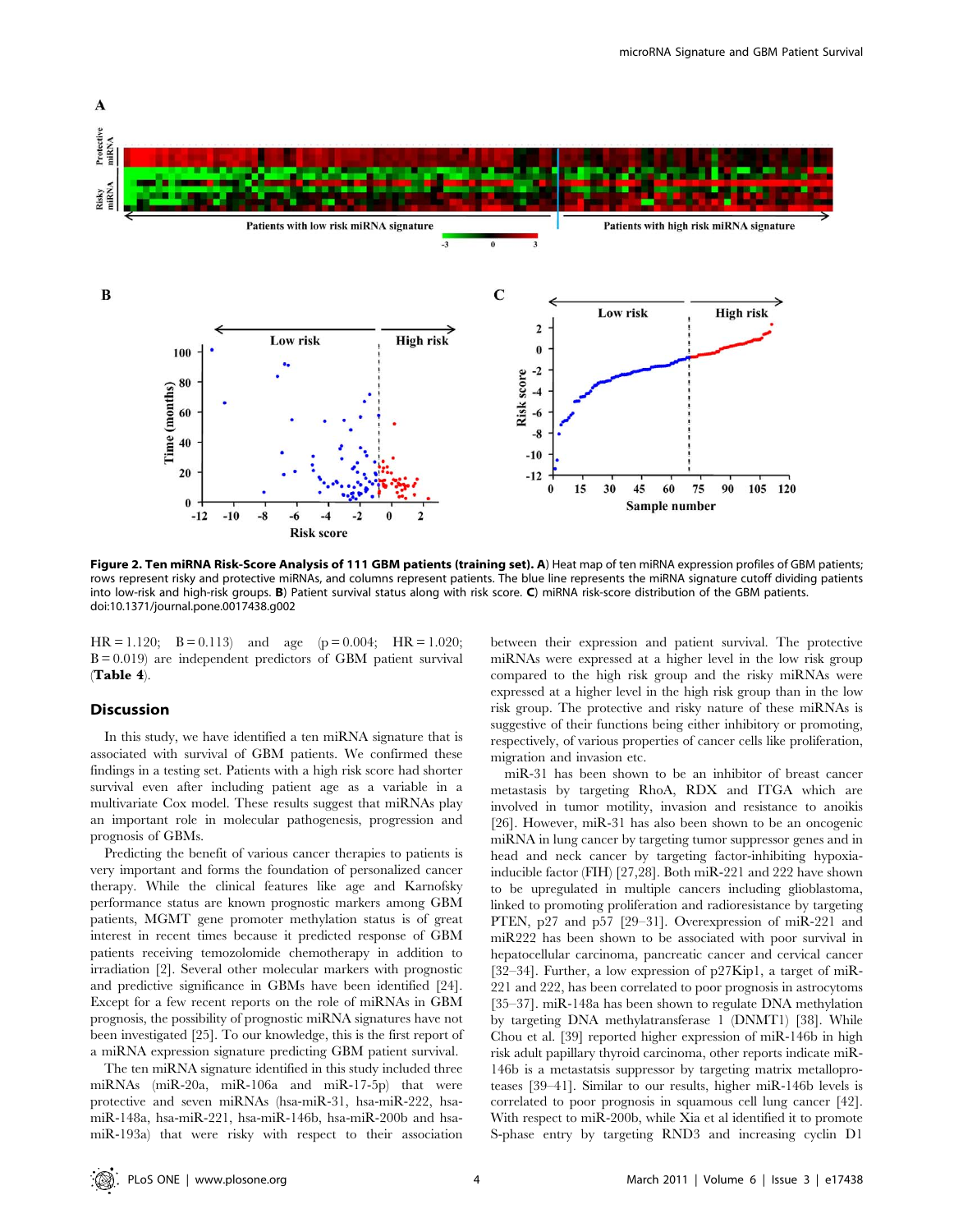

Figure 3. Ten miRNA Risk-Score Analysis of 111 GBM patients (test set). A) Heat map of ten miRNA expression profiles of GBM patients; rows represent risky and protective miRNAs, and columns represent patients. The blue line represents the miRNA signature cutoff dividing patients into low-risk and high-risk groups. B) Patient survival status along with risk score. C) miRNA risk-score distribution of the GBM patients. doi:10.1371/journal.pone.0017438.g003

expression, other reports suggest miR-200 to be an inhibitor of epithelial-to mesenchymal transition with decreased cell migration and increased sensitivity to EGFR-blocking agents [40,43]. In malignant cutaneous melanoma, while increased expression of miR-193a is associated with poor survival, miR-193a has been identified as epigenetically silenced tumor suppressor miRNA in oral cancer [44,45].

miR-106a, one of the protective miRNAs was found to be overexpressed and oncogenic in human T-Cell leukemia [46]. However in good correlation with our data, low expression of miR-106a was found to be associated with poor patient survival in glioma and colon cancer [25,47]. The miR-17 $\sim$ 92 cluster, which contains two protective miRNAs, miR-17-5p and miR-20a, has been found to accelerate the disease onset of Eu-myc-induced B-

Table 4. Cox regression analysis of risk score and age in the entire patient set  $(n = 222)$ .

| Variable                     | Hazard ratio (95% CI) | p-value* |
|------------------------------|-----------------------|----------|
| <b>Univariate analysis</b>   |                       |          |
| Risk score                   | $1.17(1.09 - 1.25)$   | < 0.0001 |
| Age                          | $1.03(1.02 - 1.04)$   | < 0.0001 |
| <b>Multivariate analysis</b> |                       |          |
| Risk score                   | $1.12(1.04-1.20)$     | 0.003    |
| Age                          | $1.02(1.01 - 1.03)$   | 0.004    |

\*Two-tailed p-value obtained from Mann-Whitney test. doi:10.1371/journal.pone.0017438.t004

cell lymphoma, promote lung cancer growth in vitro, activated by cmyc and promote tumor angiogenesis [48]. Interestingly, in breast cancer, ovarian cancer and melanoma, miR-17 $\sim$ 92 has been shown to be deleted and found to inhibit cell proliferation upon overexpression suggesting miR-17 $\sim$ 92 cluster may have context dependent functions [48]. Our results show that both miR-17-5p and miR-20a are upregulated in GBMs with higher expression correlating with increased survival. In good correlation with our data, lower expression of E2F1, a target of miR-20a and cyclin D1, a target of both miR-20a and miR-17 was found to predict longer survival in gliomas [49–51].

Even though the median survival time remains in the 12–15 months range, the prognosis of individual patients is variable and approximately 10% of the patients are known to survive for more than 2 years [52]. At present, several molecular markers, including MGMT promoter methylation status for GBM patient prognosis, have been identified and many needs further validation before their use in clinical settings [24]. The ten miRNA signature, identified in this study, classifies patients successfully into low risk and high risk groups in both training and testing sets. This may help clinicians to identify patients belonging to high risk for more effective adjuvant therapy in addition to the standard treatment protocol. We also found that the ten miRNA signature is an independent predictor of GBM patient survival.

Our finding that ten miRNA signature can predict GBM patient's survival also likely to generate potential molecular targets for the development of anticancer therapy. Since miRNAs can target multiple genes, more thorough studies are needed to understand the mechanism of action of these miRNAs which is likely to result in better understanding of glioma. In conclusion, we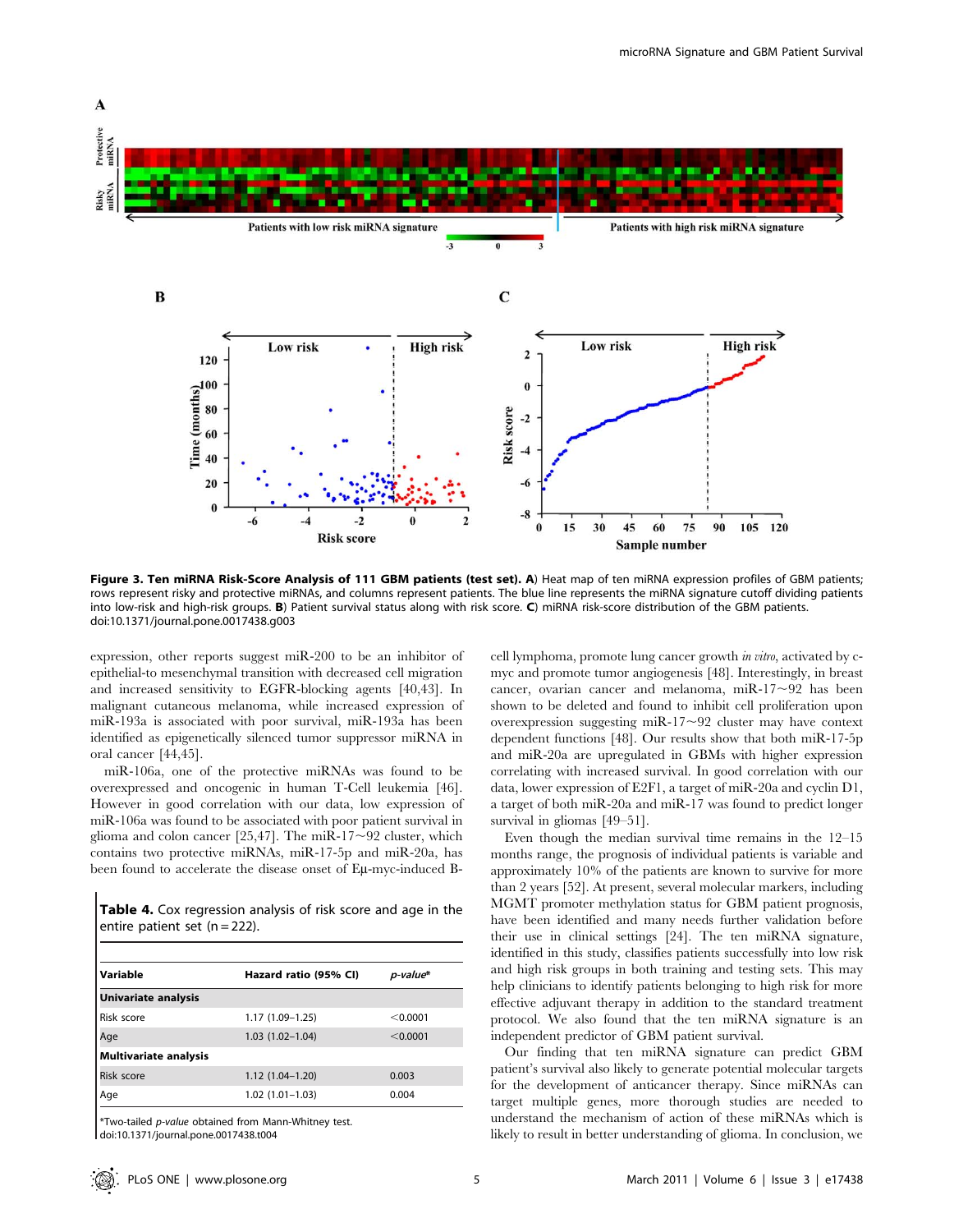have found a ten miRNA signature that can predict GBM patient survival with a lot of potential prognostic and therapeutic implications for the GBM patient management.

## Materials and Methods

#### TCGA miRNA dataset and patient information

miRNA expression data and the corresponding clinical data for glioblastoma samples were downloaded from The Cancer Genome Atlas (TCGA) data portal. The level 1 raw data for 364 samples, which included 354 GBM and 10 normal samples, on the Agilent Human 8x15K miRNA platform was downloaded from the TCGA data portal in July 2010. The raw data was quantile normalized and log2 transformed, and the probe-centric signals were converted to gene-centric signals using the AgiMicroRNA package in R software [53]. After filtering out genes that were not detected, there were a total of 305 miRNAs for the 364 samples. We then calculated the mean value for the normal samples for each miRNA, and subtracted this value from all the samples for that miRNA, to come up with a log2 ratio of GBM vs normal.

We obtained clinical information for those patients who had survival information. We only selected those patients who had undergone both radiotherapy and some form of chemotherapy. In addition, we eliminated patients who had Karnofsky's score lesser than 70, and survival time lesser than 30 days, since these patients might have died for reasons other than the disease itself. A total of 222 patients who fit these criteria were included for further analysis.

#### Statistical analysis

The 222 samples were randomly assigned to a training data set  $(n = 111)$  or a testing data set  $(n = 111)$ . The expression level of each miRNA  $(n = 306)$  was assessed by Cox regression analysis using the BRB array tools [54] package in the training set. Parametric test  $(p \le 0.01)$  identified a set of miRNAs significantly correlated with survival. Using the permutation test method, with 10,000 permutations, we found 10 miRNAs were strongly correlated with survival ( $p \le 0.005$ ).

Using these 10 significant miRNAs, we constructed a formula that would predict survival. This formula was devised using the Cox regression coefficients derived from the Cox proportional hazard analysis. Specifically, we assigned each patient a risk score that is a linear combination of the expression levels of the significant miRNAs weighted by their respective Cox regression coefficients [55]. According to this model, patients having high risk scores are expected to have poor survival outcomes as compared to patients having low risk scores. The risk scores are calculated as follows:

#### References

- 1. Furnari FB, Fenton T, Bachoo RM, Mukasa A, Stommel JM, et al. (2007) Malignant astrocytic glioma: genetics, biology, and paths to treatment. Genes Dev 21: 2683-2710.
- 2. Stupp R, Hegi ME, Mason WP, van den Bent MJ, Taphoorn MJ, et al. (2009) Effects of radiotherapy with concomitant and adjuvant temozolomide versus radiotherapy alone on survival in glioblastoma in a randomised phase III study: 5-year analysis of the EORTC-NCIC trial. Lancet Oncol 10: 459–466.
- 3. Verhaak RG, Hoadley KA, Purdom E, Wang V, Qi Y, et al. Integrated genomic analysis identifies clinically relevant subtypes of glioblastoma characterized by abnormalities in PDGFRA, IDH1, EGFR, and NF1. Cancer Cell 17: 98–110.
- 4. Noushmehr H, Weisenberger DJ, Diefes K, Phillips HS, Pujara K, et al. Identification of a CpG island methylator phenotype that defines a distinct subgroup of glioma. Cancer Cell 17: 510–522.
- 5. Yue J, Tigyi G (2006) MicroRNA trafficking and human cancer. Cancer Biol Ther 5: 573–578.
- 6. Lu J, Getz G, Miska EA, Alvarez-Saavedra E, Lamb J, et al. (2005) MicroRNA expression profiles classify human cancers. Nature 435: 834–838.

Risk score  $= (-0.39 \times \text{expression of has-mir-20a}) + (-0.41 \times$ expression of hsa-mir-106a) +  $(-0.39 \text{ x expression of has-mir-17-})$  $(5p) + (0.28 \text{ x expression of has-mir-31}) + (0.23 \text{ x expression of has$ mir-222) +  $(0.19 \text{ x expression of has-mir-148a}) + (0.24 \text{ x expression})$ of hsa-mir-221) +  $(0.22 \times$  expression of hsa-mir-146b) +  $(0.19 \times$ expression of hsa-mir-200b) +  $(0.29 \times$  expression of hsa-mir-193a).

The significant miRNAs that formed the signature were of two types - risky and protective. Risky miRNAs were defined as those that had hazard ratio for death greater than 1. Protective miRNAs were defined as those that had hazard ratio for death less than 1. Using this definition, we found 3 protective miRNAs and 7 risky miRNAs.

We divided patients in the training data set into high-risk and low-risk groups by risk score. We used the  $60<sup>th</sup>$  percentile risk score as the cut-off, since this divided the training set patients into two groups having different survival times with highest significance. The Kaplan-Meier method was used to estimate overall survival time for the two groups. Differences in survival times were analyzed using the two-sided log rank test. We followed the strategy of splitting patients into training and testing sets, as we had no independent cohort that we could verify our signature with. We used the splitting strategy as opposed to cross-validation, since this has been found to be a better strategy [56]. We also used Cox multivariate analysis to evaluate the contribution of patient age as an independent prognostic factor. The miRNA risk score and age were used in the multivariate analysis.

#### Supporting Information

Figure S1 study period in the training, the testing and the entire patient sets.

(TIF)

## Acknowledgments

The results published here are based upon data generated by The Cancer Genome Atlas pilot project established by the NCI and NHGRI. Information about TCGA and the investigators and institutions who constitute the TCGA research network can be found at http:// cancergenome.nih.gov. Analyses were performed using BRB-Array Tools developed by Dr. Richard Simon and BRB-Array Tools development team.

## Author Contributions

Conceived and designed the experiments: KS. Performed the experiments: SS IP. Analyzed the data: KS SS IP. Contributed reagents/materials/ analysis tools: KS SS. Wrote the paper: KS.

- 7. Ciafre SA, Galardi S, Mangiola A, Ferracin M, Liu CG, et al. (2005) Extensive modulation of a set of microRNAs in primary glioblastoma. Biochem Biophys Res Commun 334: 1351–1358.
- 8. Chen C, Ridzon DA, Broomer AJ, Zhou Z, Lee DH, et al. (2005) Real-time quantification of microRNAs by stem-loop RT-PCR. Nucleic Acids Res 33: e179.
- 9. Silber J, Lim DA, Petritsch C, Persson AI, Maunakea AK, et al. (2008) miR-124 and miR-137 inhibit proliferation of glioblastoma multiforme cells and induce differentiation of brain tumor stem cells. BMC Med 6: 14.
- 10. Godlewski J, Nowicki MO, Bronisz A, Williams S, Otsuki A, et al. (2008) Targeting of the Bmi-1 oncogene/stem cell renewal factor by microRNA-128 inhibits glioma proliferation and self-renewal. Cancer Res 68: 9125–9130.
- 11. Rao SA, Santosh V, Somasundaram K (2010) Genome-wide expression profiling identifies deregulated miRNAs in malignant astrocytoma. Mod Pathol 23: 1404–1417.
- 12. Gabriely G, Wurdinger T, Kesari S, Esau CC, Burchard J, et al. (2008) MicroRNA 21 promotes glioma invasion by targeting matrix metalloproteinase regulators. Mol Cell Biol 28: 5369–5380.